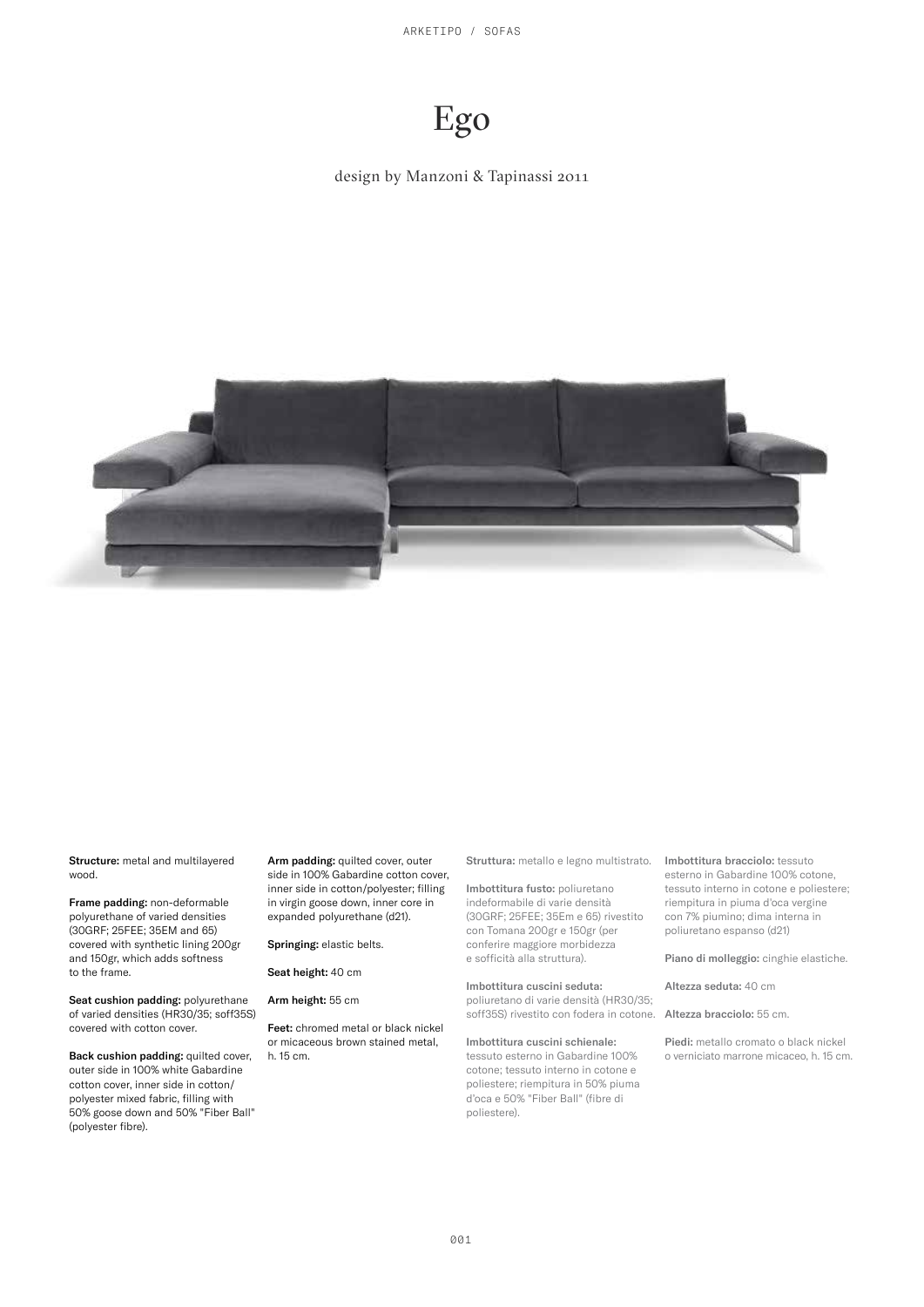SOFAS / EGO





#### Right or left unit Elemento laterale dx o sx



Central unit Elemento centrale



Right or left corner unit

Laterale angolare dx o sx



Right or left corner sofa

Divano angolare dx o sx



#### Chaise-longue with right or left full arm Panca dx o sx



Chaise-longue right or left Chaise longue dx o sx



Dormeuse Dormeuse